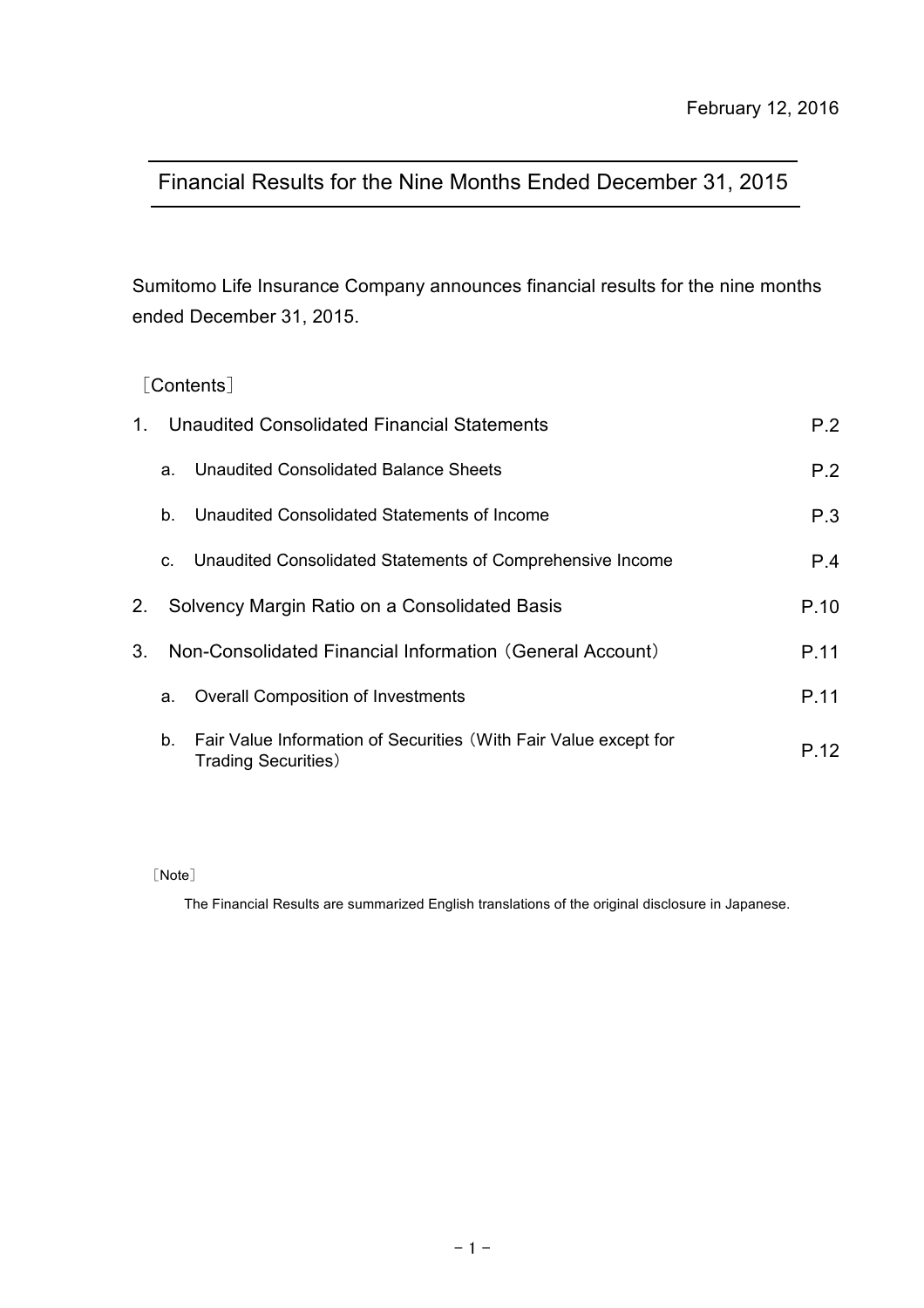### **1. Unaudited Consolidated Financial Statements**

### **a. Unaudited Consolidated Balance Sheets**

| As of March 31, 2015<br>As of December 31, 2015<br>ASSETS:<br>Cash and deposits<br>334,565<br>214,572<br>Call loans<br>365,000<br>726,000<br>Monetary claims bought<br>243,446<br>211,167<br>Securities<br>23,282,398<br>23,281,037<br>2,322,696<br>2,232,599<br>Loans<br>Tangible fixed assets<br>669,806<br>660,592<br>Intangible fixed assets<br>25,211<br>25,500<br>Due from agents<br>1<br>1<br>184<br>Reinsurance receivables<br>45<br>240,275<br>Other assets<br>237,958<br>Net defined benefit assets<br>9,800<br>12,628<br>24,941<br>Deferred tax assets<br>1,391<br>1,000<br>Customers' liabilities under acceptances and guarantees<br>Allowance for possible loan losses<br>(1,757)<br>(1, 563)<br><b>Total assets</b><br>27,490,704<br>27,628,798<br><b>LIABILITIES:</b><br>Policy reserves and other reserves<br>24,059,522<br>24,256,754<br>Reserve for outstanding claims<br>132,122<br>142,627<br>Policy reserves<br>23,661,038<br>23,838,329<br>Policyholders' dividend reserves<br>266,361<br>275,797<br>Reinsurance payables<br>113<br>89<br>Corporate bonds<br>149,480<br>149,480<br>Other liabilities<br>1,097,565<br>1,025,457<br>Net defined benefit liabilities<br>35,310<br>39,327<br>Accrued retirement benefits for directors<br>12<br>8<br>Reserve for price fluctuation<br>329,021<br>252,308<br>Deferred tax liabilities<br>1,521<br>48,860<br>Deferred tax liabilities for land revaluation<br>19,078<br>19,343<br>Acceptances and guarantees<br>1,000<br><b>Total liabilities</b><br>25,590,408<br>25,893,846<br><b>NET ASSETS:</b><br><b>Foundation funds</b><br>270,000<br>200,000<br>Reserve for redemption of foundation funds<br>369,000<br>439,000<br>Reserve for revaluation<br>2<br>Surplus<br>402,827<br>326,970<br>Total funds, reserve and surplus<br>1,041,829<br>965,972<br>Net unrealized gains on available-for-sale securities<br>896,074<br>820,770<br>Deferred unrealized gains(losses) on derivatives<br>(12, 899)<br>under hedge accounting<br>Land revaluation differences<br>(61, 310)<br>(61, 674)<br>Foreign currency translation adjustments<br>2,071<br>9,891<br>Remeasurements of defined benefit plans<br>20,648<br>13,750<br>Total accumulated other comprehensive income<br>858,406<br>768,916<br>Non-controlling interests<br>60<br>62<br>1,900,296<br>1,734,951<br>Total net assets<br>Total liabilities and net assets<br>27,490,704<br>27,628,798 |  | (Millions of Yen) |
|----------------------------------------------------------------------------------------------------------------------------------------------------------------------------------------------------------------------------------------------------------------------------------------------------------------------------------------------------------------------------------------------------------------------------------------------------------------------------------------------------------------------------------------------------------------------------------------------------------------------------------------------------------------------------------------------------------------------------------------------------------------------------------------------------------------------------------------------------------------------------------------------------------------------------------------------------------------------------------------------------------------------------------------------------------------------------------------------------------------------------------------------------------------------------------------------------------------------------------------------------------------------------------------------------------------------------------------------------------------------------------------------------------------------------------------------------------------------------------------------------------------------------------------------------------------------------------------------------------------------------------------------------------------------------------------------------------------------------------------------------------------------------------------------------------------------------------------------------------------------------------------------------------------------------------------------------------------------------------------------------------------------------------------------------------------------------------------------------------------------------------------------------------------------------------------------------------------------------------------------------------------------------------------------------------------------------------------------------------------------------------------------------------------------|--|-------------------|
|                                                                                                                                                                                                                                                                                                                                                                                                                                                                                                                                                                                                                                                                                                                                                                                                                                                                                                                                                                                                                                                                                                                                                                                                                                                                                                                                                                                                                                                                                                                                                                                                                                                                                                                                                                                                                                                                                                                                                                                                                                                                                                                                                                                                                                                                                                                                                                                                                      |  |                   |
|                                                                                                                                                                                                                                                                                                                                                                                                                                                                                                                                                                                                                                                                                                                                                                                                                                                                                                                                                                                                                                                                                                                                                                                                                                                                                                                                                                                                                                                                                                                                                                                                                                                                                                                                                                                                                                                                                                                                                                                                                                                                                                                                                                                                                                                                                                                                                                                                                      |  |                   |
|                                                                                                                                                                                                                                                                                                                                                                                                                                                                                                                                                                                                                                                                                                                                                                                                                                                                                                                                                                                                                                                                                                                                                                                                                                                                                                                                                                                                                                                                                                                                                                                                                                                                                                                                                                                                                                                                                                                                                                                                                                                                                                                                                                                                                                                                                                                                                                                                                      |  |                   |
|                                                                                                                                                                                                                                                                                                                                                                                                                                                                                                                                                                                                                                                                                                                                                                                                                                                                                                                                                                                                                                                                                                                                                                                                                                                                                                                                                                                                                                                                                                                                                                                                                                                                                                                                                                                                                                                                                                                                                                                                                                                                                                                                                                                                                                                                                                                                                                                                                      |  |                   |
|                                                                                                                                                                                                                                                                                                                                                                                                                                                                                                                                                                                                                                                                                                                                                                                                                                                                                                                                                                                                                                                                                                                                                                                                                                                                                                                                                                                                                                                                                                                                                                                                                                                                                                                                                                                                                                                                                                                                                                                                                                                                                                                                                                                                                                                                                                                                                                                                                      |  |                   |
|                                                                                                                                                                                                                                                                                                                                                                                                                                                                                                                                                                                                                                                                                                                                                                                                                                                                                                                                                                                                                                                                                                                                                                                                                                                                                                                                                                                                                                                                                                                                                                                                                                                                                                                                                                                                                                                                                                                                                                                                                                                                                                                                                                                                                                                                                                                                                                                                                      |  |                   |
|                                                                                                                                                                                                                                                                                                                                                                                                                                                                                                                                                                                                                                                                                                                                                                                                                                                                                                                                                                                                                                                                                                                                                                                                                                                                                                                                                                                                                                                                                                                                                                                                                                                                                                                                                                                                                                                                                                                                                                                                                                                                                                                                                                                                                                                                                                                                                                                                                      |  |                   |
|                                                                                                                                                                                                                                                                                                                                                                                                                                                                                                                                                                                                                                                                                                                                                                                                                                                                                                                                                                                                                                                                                                                                                                                                                                                                                                                                                                                                                                                                                                                                                                                                                                                                                                                                                                                                                                                                                                                                                                                                                                                                                                                                                                                                                                                                                                                                                                                                                      |  |                   |
|                                                                                                                                                                                                                                                                                                                                                                                                                                                                                                                                                                                                                                                                                                                                                                                                                                                                                                                                                                                                                                                                                                                                                                                                                                                                                                                                                                                                                                                                                                                                                                                                                                                                                                                                                                                                                                                                                                                                                                                                                                                                                                                                                                                                                                                                                                                                                                                                                      |  |                   |
|                                                                                                                                                                                                                                                                                                                                                                                                                                                                                                                                                                                                                                                                                                                                                                                                                                                                                                                                                                                                                                                                                                                                                                                                                                                                                                                                                                                                                                                                                                                                                                                                                                                                                                                                                                                                                                                                                                                                                                                                                                                                                                                                                                                                                                                                                                                                                                                                                      |  |                   |
|                                                                                                                                                                                                                                                                                                                                                                                                                                                                                                                                                                                                                                                                                                                                                                                                                                                                                                                                                                                                                                                                                                                                                                                                                                                                                                                                                                                                                                                                                                                                                                                                                                                                                                                                                                                                                                                                                                                                                                                                                                                                                                                                                                                                                                                                                                                                                                                                                      |  |                   |
|                                                                                                                                                                                                                                                                                                                                                                                                                                                                                                                                                                                                                                                                                                                                                                                                                                                                                                                                                                                                                                                                                                                                                                                                                                                                                                                                                                                                                                                                                                                                                                                                                                                                                                                                                                                                                                                                                                                                                                                                                                                                                                                                                                                                                                                                                                                                                                                                                      |  |                   |
|                                                                                                                                                                                                                                                                                                                                                                                                                                                                                                                                                                                                                                                                                                                                                                                                                                                                                                                                                                                                                                                                                                                                                                                                                                                                                                                                                                                                                                                                                                                                                                                                                                                                                                                                                                                                                                                                                                                                                                                                                                                                                                                                                                                                                                                                                                                                                                                                                      |  |                   |
|                                                                                                                                                                                                                                                                                                                                                                                                                                                                                                                                                                                                                                                                                                                                                                                                                                                                                                                                                                                                                                                                                                                                                                                                                                                                                                                                                                                                                                                                                                                                                                                                                                                                                                                                                                                                                                                                                                                                                                                                                                                                                                                                                                                                                                                                                                                                                                                                                      |  |                   |
|                                                                                                                                                                                                                                                                                                                                                                                                                                                                                                                                                                                                                                                                                                                                                                                                                                                                                                                                                                                                                                                                                                                                                                                                                                                                                                                                                                                                                                                                                                                                                                                                                                                                                                                                                                                                                                                                                                                                                                                                                                                                                                                                                                                                                                                                                                                                                                                                                      |  |                   |
|                                                                                                                                                                                                                                                                                                                                                                                                                                                                                                                                                                                                                                                                                                                                                                                                                                                                                                                                                                                                                                                                                                                                                                                                                                                                                                                                                                                                                                                                                                                                                                                                                                                                                                                                                                                                                                                                                                                                                                                                                                                                                                                                                                                                                                                                                                                                                                                                                      |  |                   |
|                                                                                                                                                                                                                                                                                                                                                                                                                                                                                                                                                                                                                                                                                                                                                                                                                                                                                                                                                                                                                                                                                                                                                                                                                                                                                                                                                                                                                                                                                                                                                                                                                                                                                                                                                                                                                                                                                                                                                                                                                                                                                                                                                                                                                                                                                                                                                                                                                      |  |                   |
|                                                                                                                                                                                                                                                                                                                                                                                                                                                                                                                                                                                                                                                                                                                                                                                                                                                                                                                                                                                                                                                                                                                                                                                                                                                                                                                                                                                                                                                                                                                                                                                                                                                                                                                                                                                                                                                                                                                                                                                                                                                                                                                                                                                                                                                                                                                                                                                                                      |  |                   |
|                                                                                                                                                                                                                                                                                                                                                                                                                                                                                                                                                                                                                                                                                                                                                                                                                                                                                                                                                                                                                                                                                                                                                                                                                                                                                                                                                                                                                                                                                                                                                                                                                                                                                                                                                                                                                                                                                                                                                                                                                                                                                                                                                                                                                                                                                                                                                                                                                      |  |                   |
|                                                                                                                                                                                                                                                                                                                                                                                                                                                                                                                                                                                                                                                                                                                                                                                                                                                                                                                                                                                                                                                                                                                                                                                                                                                                                                                                                                                                                                                                                                                                                                                                                                                                                                                                                                                                                                                                                                                                                                                                                                                                                                                                                                                                                                                                                                                                                                                                                      |  |                   |
|                                                                                                                                                                                                                                                                                                                                                                                                                                                                                                                                                                                                                                                                                                                                                                                                                                                                                                                                                                                                                                                                                                                                                                                                                                                                                                                                                                                                                                                                                                                                                                                                                                                                                                                                                                                                                                                                                                                                                                                                                                                                                                                                                                                                                                                                                                                                                                                                                      |  |                   |
|                                                                                                                                                                                                                                                                                                                                                                                                                                                                                                                                                                                                                                                                                                                                                                                                                                                                                                                                                                                                                                                                                                                                                                                                                                                                                                                                                                                                                                                                                                                                                                                                                                                                                                                                                                                                                                                                                                                                                                                                                                                                                                                                                                                                                                                                                                                                                                                                                      |  |                   |
|                                                                                                                                                                                                                                                                                                                                                                                                                                                                                                                                                                                                                                                                                                                                                                                                                                                                                                                                                                                                                                                                                                                                                                                                                                                                                                                                                                                                                                                                                                                                                                                                                                                                                                                                                                                                                                                                                                                                                                                                                                                                                                                                                                                                                                                                                                                                                                                                                      |  |                   |
|                                                                                                                                                                                                                                                                                                                                                                                                                                                                                                                                                                                                                                                                                                                                                                                                                                                                                                                                                                                                                                                                                                                                                                                                                                                                                                                                                                                                                                                                                                                                                                                                                                                                                                                                                                                                                                                                                                                                                                                                                                                                                                                                                                                                                                                                                                                                                                                                                      |  |                   |
|                                                                                                                                                                                                                                                                                                                                                                                                                                                                                                                                                                                                                                                                                                                                                                                                                                                                                                                                                                                                                                                                                                                                                                                                                                                                                                                                                                                                                                                                                                                                                                                                                                                                                                                                                                                                                                                                                                                                                                                                                                                                                                                                                                                                                                                                                                                                                                                                                      |  |                   |
|                                                                                                                                                                                                                                                                                                                                                                                                                                                                                                                                                                                                                                                                                                                                                                                                                                                                                                                                                                                                                                                                                                                                                                                                                                                                                                                                                                                                                                                                                                                                                                                                                                                                                                                                                                                                                                                                                                                                                                                                                                                                                                                                                                                                                                                                                                                                                                                                                      |  |                   |
|                                                                                                                                                                                                                                                                                                                                                                                                                                                                                                                                                                                                                                                                                                                                                                                                                                                                                                                                                                                                                                                                                                                                                                                                                                                                                                                                                                                                                                                                                                                                                                                                                                                                                                                                                                                                                                                                                                                                                                                                                                                                                                                                                                                                                                                                                                                                                                                                                      |  |                   |
|                                                                                                                                                                                                                                                                                                                                                                                                                                                                                                                                                                                                                                                                                                                                                                                                                                                                                                                                                                                                                                                                                                                                                                                                                                                                                                                                                                                                                                                                                                                                                                                                                                                                                                                                                                                                                                                                                                                                                                                                                                                                                                                                                                                                                                                                                                                                                                                                                      |  |                   |
|                                                                                                                                                                                                                                                                                                                                                                                                                                                                                                                                                                                                                                                                                                                                                                                                                                                                                                                                                                                                                                                                                                                                                                                                                                                                                                                                                                                                                                                                                                                                                                                                                                                                                                                                                                                                                                                                                                                                                                                                                                                                                                                                                                                                                                                                                                                                                                                                                      |  |                   |
|                                                                                                                                                                                                                                                                                                                                                                                                                                                                                                                                                                                                                                                                                                                                                                                                                                                                                                                                                                                                                                                                                                                                                                                                                                                                                                                                                                                                                                                                                                                                                                                                                                                                                                                                                                                                                                                                                                                                                                                                                                                                                                                                                                                                                                                                                                                                                                                                                      |  |                   |
|                                                                                                                                                                                                                                                                                                                                                                                                                                                                                                                                                                                                                                                                                                                                                                                                                                                                                                                                                                                                                                                                                                                                                                                                                                                                                                                                                                                                                                                                                                                                                                                                                                                                                                                                                                                                                                                                                                                                                                                                                                                                                                                                                                                                                                                                                                                                                                                                                      |  |                   |
|                                                                                                                                                                                                                                                                                                                                                                                                                                                                                                                                                                                                                                                                                                                                                                                                                                                                                                                                                                                                                                                                                                                                                                                                                                                                                                                                                                                                                                                                                                                                                                                                                                                                                                                                                                                                                                                                                                                                                                                                                                                                                                                                                                                                                                                                                                                                                                                                                      |  |                   |
|                                                                                                                                                                                                                                                                                                                                                                                                                                                                                                                                                                                                                                                                                                                                                                                                                                                                                                                                                                                                                                                                                                                                                                                                                                                                                                                                                                                                                                                                                                                                                                                                                                                                                                                                                                                                                                                                                                                                                                                                                                                                                                                                                                                                                                                                                                                                                                                                                      |  |                   |
|                                                                                                                                                                                                                                                                                                                                                                                                                                                                                                                                                                                                                                                                                                                                                                                                                                                                                                                                                                                                                                                                                                                                                                                                                                                                                                                                                                                                                                                                                                                                                                                                                                                                                                                                                                                                                                                                                                                                                                                                                                                                                                                                                                                                                                                                                                                                                                                                                      |  |                   |
|                                                                                                                                                                                                                                                                                                                                                                                                                                                                                                                                                                                                                                                                                                                                                                                                                                                                                                                                                                                                                                                                                                                                                                                                                                                                                                                                                                                                                                                                                                                                                                                                                                                                                                                                                                                                                                                                                                                                                                                                                                                                                                                                                                                                                                                                                                                                                                                                                      |  |                   |
|                                                                                                                                                                                                                                                                                                                                                                                                                                                                                                                                                                                                                                                                                                                                                                                                                                                                                                                                                                                                                                                                                                                                                                                                                                                                                                                                                                                                                                                                                                                                                                                                                                                                                                                                                                                                                                                                                                                                                                                                                                                                                                                                                                                                                                                                                                                                                                                                                      |  |                   |
|                                                                                                                                                                                                                                                                                                                                                                                                                                                                                                                                                                                                                                                                                                                                                                                                                                                                                                                                                                                                                                                                                                                                                                                                                                                                                                                                                                                                                                                                                                                                                                                                                                                                                                                                                                                                                                                                                                                                                                                                                                                                                                                                                                                                                                                                                                                                                                                                                      |  |                   |
|                                                                                                                                                                                                                                                                                                                                                                                                                                                                                                                                                                                                                                                                                                                                                                                                                                                                                                                                                                                                                                                                                                                                                                                                                                                                                                                                                                                                                                                                                                                                                                                                                                                                                                                                                                                                                                                                                                                                                                                                                                                                                                                                                                                                                                                                                                                                                                                                                      |  |                   |
|                                                                                                                                                                                                                                                                                                                                                                                                                                                                                                                                                                                                                                                                                                                                                                                                                                                                                                                                                                                                                                                                                                                                                                                                                                                                                                                                                                                                                                                                                                                                                                                                                                                                                                                                                                                                                                                                                                                                                                                                                                                                                                                                                                                                                                                                                                                                                                                                                      |  |                   |
|                                                                                                                                                                                                                                                                                                                                                                                                                                                                                                                                                                                                                                                                                                                                                                                                                                                                                                                                                                                                                                                                                                                                                                                                                                                                                                                                                                                                                                                                                                                                                                                                                                                                                                                                                                                                                                                                                                                                                                                                                                                                                                                                                                                                                                                                                                                                                                                                                      |  |                   |
|                                                                                                                                                                                                                                                                                                                                                                                                                                                                                                                                                                                                                                                                                                                                                                                                                                                                                                                                                                                                                                                                                                                                                                                                                                                                                                                                                                                                                                                                                                                                                                                                                                                                                                                                                                                                                                                                                                                                                                                                                                                                                                                                                                                                                                                                                                                                                                                                                      |  |                   |
|                                                                                                                                                                                                                                                                                                                                                                                                                                                                                                                                                                                                                                                                                                                                                                                                                                                                                                                                                                                                                                                                                                                                                                                                                                                                                                                                                                                                                                                                                                                                                                                                                                                                                                                                                                                                                                                                                                                                                                                                                                                                                                                                                                                                                                                                                                                                                                                                                      |  |                   |
|                                                                                                                                                                                                                                                                                                                                                                                                                                                                                                                                                                                                                                                                                                                                                                                                                                                                                                                                                                                                                                                                                                                                                                                                                                                                                                                                                                                                                                                                                                                                                                                                                                                                                                                                                                                                                                                                                                                                                                                                                                                                                                                                                                                                                                                                                                                                                                                                                      |  |                   |
|                                                                                                                                                                                                                                                                                                                                                                                                                                                                                                                                                                                                                                                                                                                                                                                                                                                                                                                                                                                                                                                                                                                                                                                                                                                                                                                                                                                                                                                                                                                                                                                                                                                                                                                                                                                                                                                                                                                                                                                                                                                                                                                                                                                                                                                                                                                                                                                                                      |  |                   |
|                                                                                                                                                                                                                                                                                                                                                                                                                                                                                                                                                                                                                                                                                                                                                                                                                                                                                                                                                                                                                                                                                                                                                                                                                                                                                                                                                                                                                                                                                                                                                                                                                                                                                                                                                                                                                                                                                                                                                                                                                                                                                                                                                                                                                                                                                                                                                                                                                      |  |                   |
|                                                                                                                                                                                                                                                                                                                                                                                                                                                                                                                                                                                                                                                                                                                                                                                                                                                                                                                                                                                                                                                                                                                                                                                                                                                                                                                                                                                                                                                                                                                                                                                                                                                                                                                                                                                                                                                                                                                                                                                                                                                                                                                                                                                                                                                                                                                                                                                                                      |  |                   |
|                                                                                                                                                                                                                                                                                                                                                                                                                                                                                                                                                                                                                                                                                                                                                                                                                                                                                                                                                                                                                                                                                                                                                                                                                                                                                                                                                                                                                                                                                                                                                                                                                                                                                                                                                                                                                                                                                                                                                                                                                                                                                                                                                                                                                                                                                                                                                                                                                      |  |                   |
|                                                                                                                                                                                                                                                                                                                                                                                                                                                                                                                                                                                                                                                                                                                                                                                                                                                                                                                                                                                                                                                                                                                                                                                                                                                                                                                                                                                                                                                                                                                                                                                                                                                                                                                                                                                                                                                                                                                                                                                                                                                                                                                                                                                                                                                                                                                                                                                                                      |  |                   |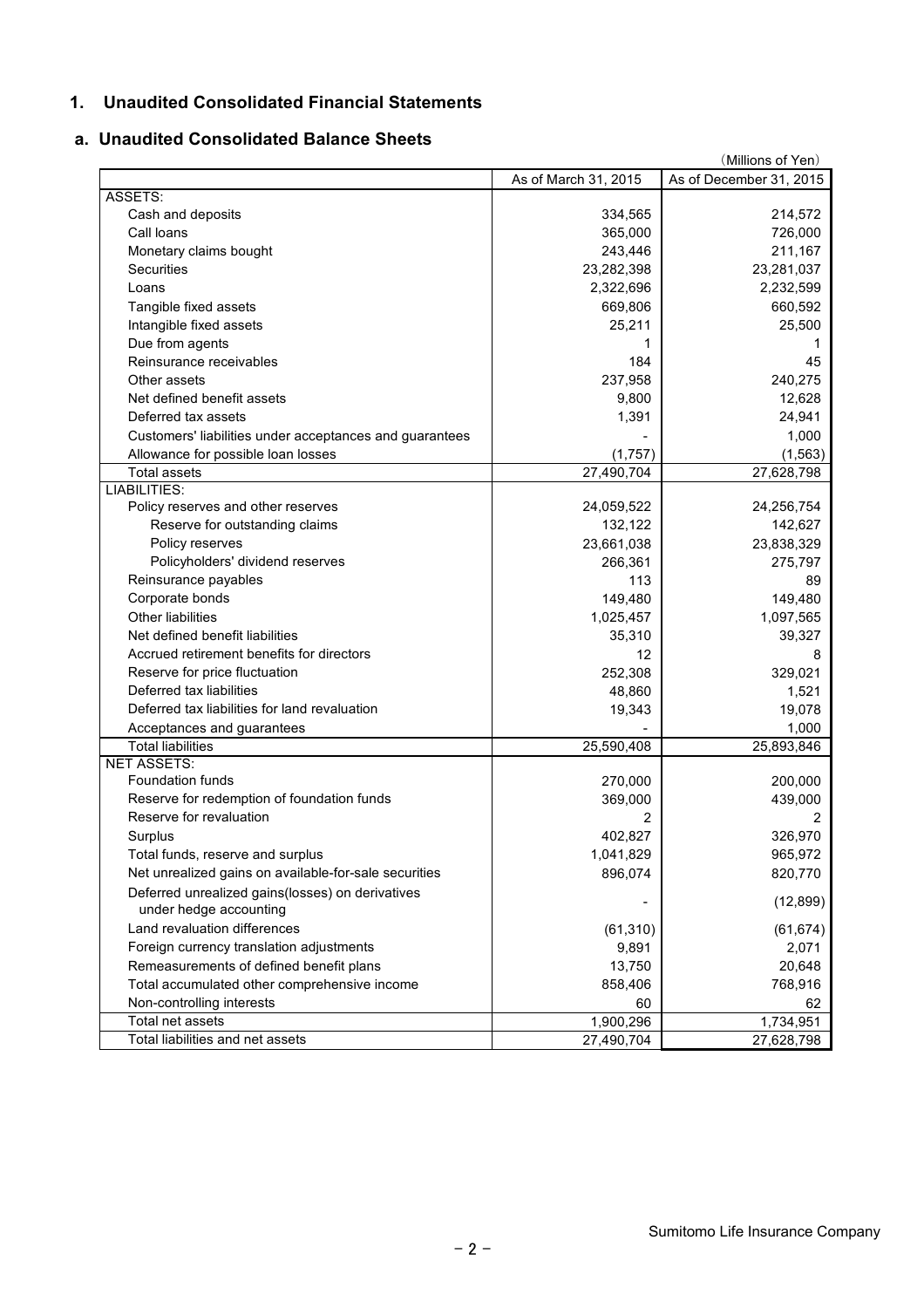### **b. Unaudited Consolidated Statements of Income**

|                                                            |                                        | (Millions of Yen)                      |
|------------------------------------------------------------|----------------------------------------|----------------------------------------|
|                                                            | Nine months ended<br>December 31, 2014 | Nine months ended<br>December 31, 2015 |
| Ordinary income                                            | 2,614,650                              | 2,701,056                              |
| Insurance premiums and other                               | 1,895,400                              | 2,173,676                              |
| Investment income                                          | 638,380                                | 446,308                                |
| Interest, dividends and other income                       | 403,908                                | 417,461                                |
| Gains on trading securities                                |                                        | 48                                     |
| Gains on sales of securities                               | 13,506                                 | 11,568                                 |
| Investment gains on separate accounts                      | 219,394                                | 14,416                                 |
| Other ordinary income                                      | 80,869                                 | 81,070                                 |
| Ordinary expenses                                          | 2,499,825                              | 2,558,613                              |
| Benefits and other payments                                | 1,700,881                              | 1,916,211                              |
| Claims paid                                                | 388,618                                | 405,584                                |
| Annuity payments                                           | 509,179                                | 454,061                                |
| Benefits payments                                          | 259,758                                | 236,581                                |
| Surrender benefits                                         | 481,187                                | 755,172                                |
| Provision for policy reserves and other reserves           | 266,038                                | 188,068                                |
| Provision for reserve for outstanding claims               |                                        | 10,504                                 |
| Provision for policy reserves                              | 265,726                                | 177,291                                |
| Provision for interest on policyholders' dividend reserves | 312                                    | 272                                    |
| Investment expenses                                        | 170,812                                | 63,175                                 |
| Interest expenses                                          | 5,772                                  | 3,568                                  |
| Losses on sales of securities                              | 938                                    | 3,972                                  |
| Losses on valuation of securities                          | 518                                    | 278                                    |
| Operating expenses                                         | 245,345                                | 248,932                                |
| Other ordinary expenses                                    | 116,747                                | 142,225                                |
| Ordinary profit                                            | 114,824                                | 142,442                                |
| Extraordinary gains                                        | 4,138                                  | 1,208                                  |
| Gains on disposals of fixed assets                         | 4,138                                  | 1,208                                  |
| <b>Extraordinary losses</b>                                | 27,126                                 | 79,486                                 |
| Losses on disposals of fixed assets                        | 749                                    | 527                                    |
| Impairment losses                                          | 6,761                                  | 1,545                                  |
| Provision for reserve for price fluctuation                | 19,016                                 | 76,712                                 |
| Payments to social responsibility reserve                  | 600                                    | 700                                    |
| Surplus before income taxes                                | 91,836                                 | 64,164                                 |
| Income taxes                                               |                                        |                                        |
| Current                                                    | 34,954                                 | 46,123                                 |
| Deferred                                                   | (19, 307)                              | (38, 470)                              |
| Total income taxes                                         | 15,646                                 | 7,652                                  |
| Net surplus                                                | 76,189                                 | 56,511                                 |
| Net surplus attributable to non-controlling interests      | (123)                                  | 2                                      |
| Net surplus attributable to the Parent Company             | 76,313                                 | 56,508                                 |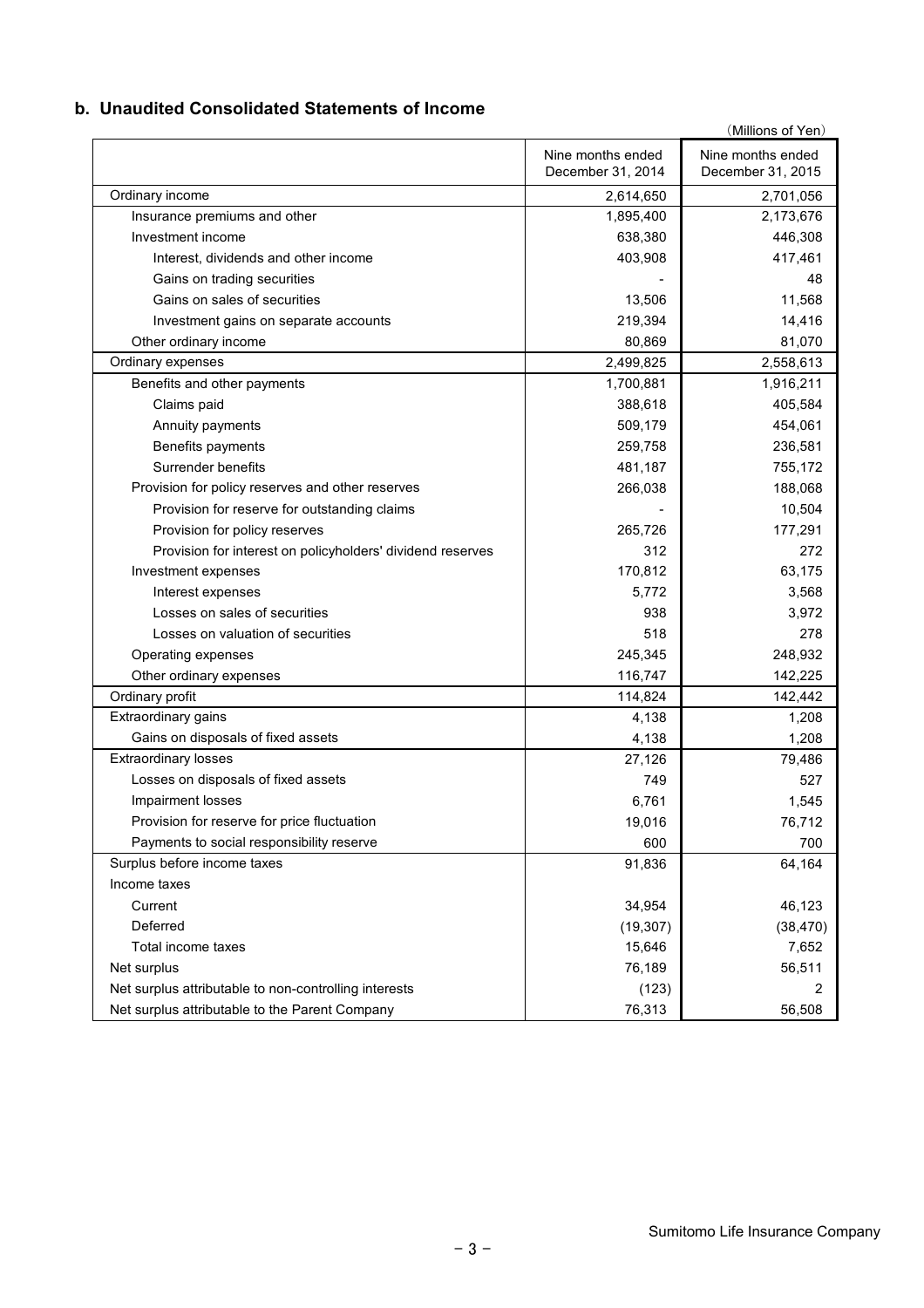### **c. Unaudited Consolidated Statements of Comprehensive Income**

|                                                                                    |                                        | (Millions of Yen)                      |
|------------------------------------------------------------------------------------|----------------------------------------|----------------------------------------|
|                                                                                    | Nine months ended<br>December 31, 2014 | Nine months ended<br>December 31, 2015 |
| Net surplus                                                                        | 76,189                                 | 56,511                                 |
| Other comprehensive income(loss)                                                   | 379,221                                | (89, 125)                              |
| Net unrealized gains (losses) on available-for-sale securities                     | 366,616                                | (74, 902)                              |
| Deferred unrealized gains (losses) on derivatives under hedge<br>accounting        |                                        | (12, 899)                              |
| Foreign currency translation adjustments                                           | 39                                     | 13                                     |
| Remeasurements of defined benefit plans                                            | 9,246                                  | 6,897                                  |
| Share of other comprehensive income(loss) of associates<br>under the equity method | 3,319                                  | (8, 234)                               |
| Comprehensive income(loss)                                                         | 455,410                                | (32, 613)                              |
| Comprehensive income(loss) attributable to the Parent<br>Company                   | 455,504                                | (32, 616)                              |
| Comprehensive income(loss) attributable to non-controlling<br>interests            | (93)                                   | 2                                      |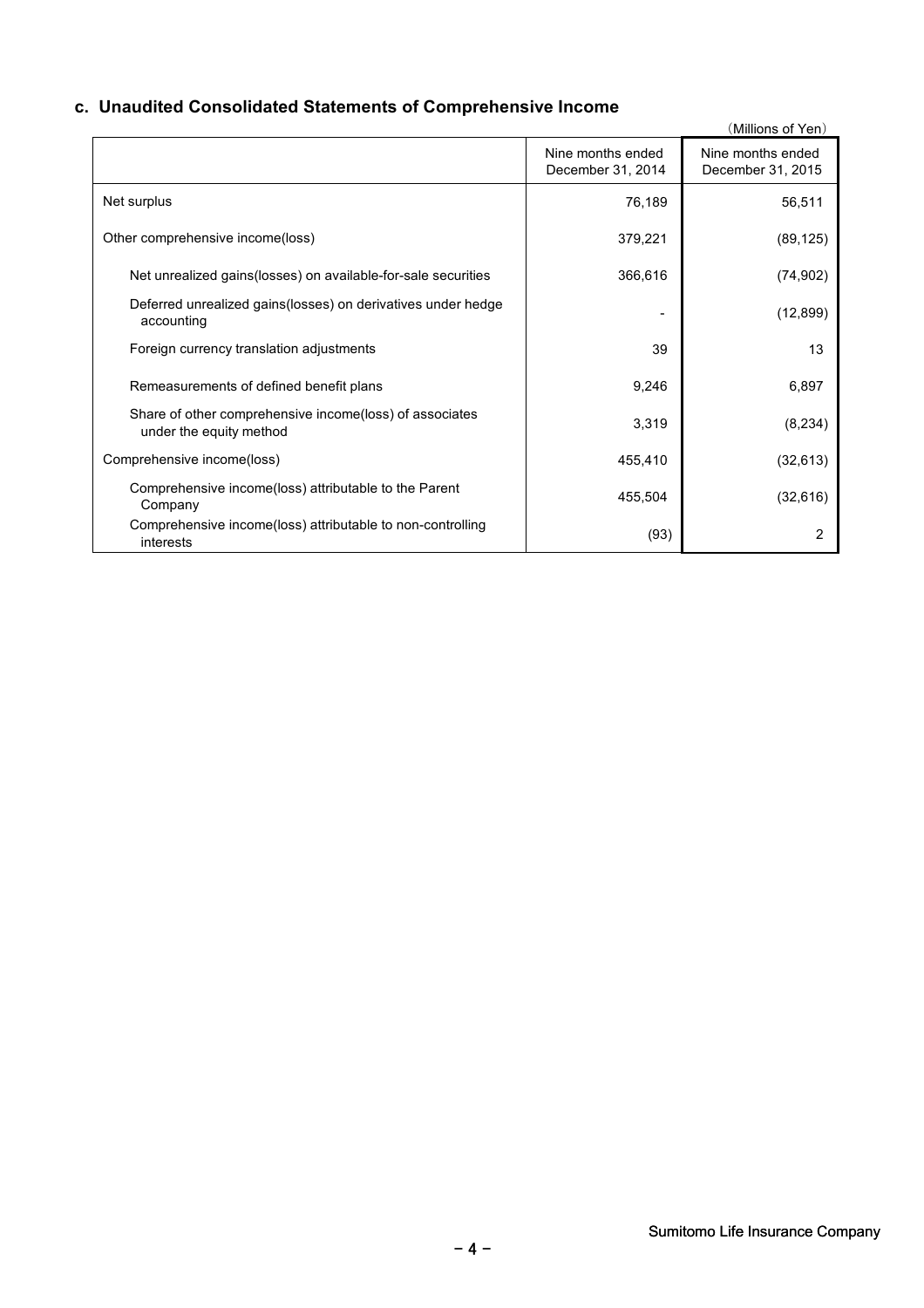### **Notes to the Unaudited Consolidated Financial Statements**

## **Changes in Policies of Preparing the Unaudited Consolidated Financial Statements for the Nine Months Ended December 31, 2015**

#### 1. Consolidated subsidiaries

The number of consolidated subsidiaries was 11 as of December 31, 2015. Sumitomo Life Insurance Agency America, Inc. was excluded from the scope of the consolidation as SUMITOMO LIFE INSURANCE COMPANY ("the Company") disposed of its interest from the period ended December 31, 2015.

#### 2. Affiliates

The number of affiliates under the equity method was 8 as of December 31, 2015. One subsidiary and one affiliate of Baoviet Holdings were excluded from affiliates under the equity method as those companies were excluded from affiliates from the period ended December 31, 2015.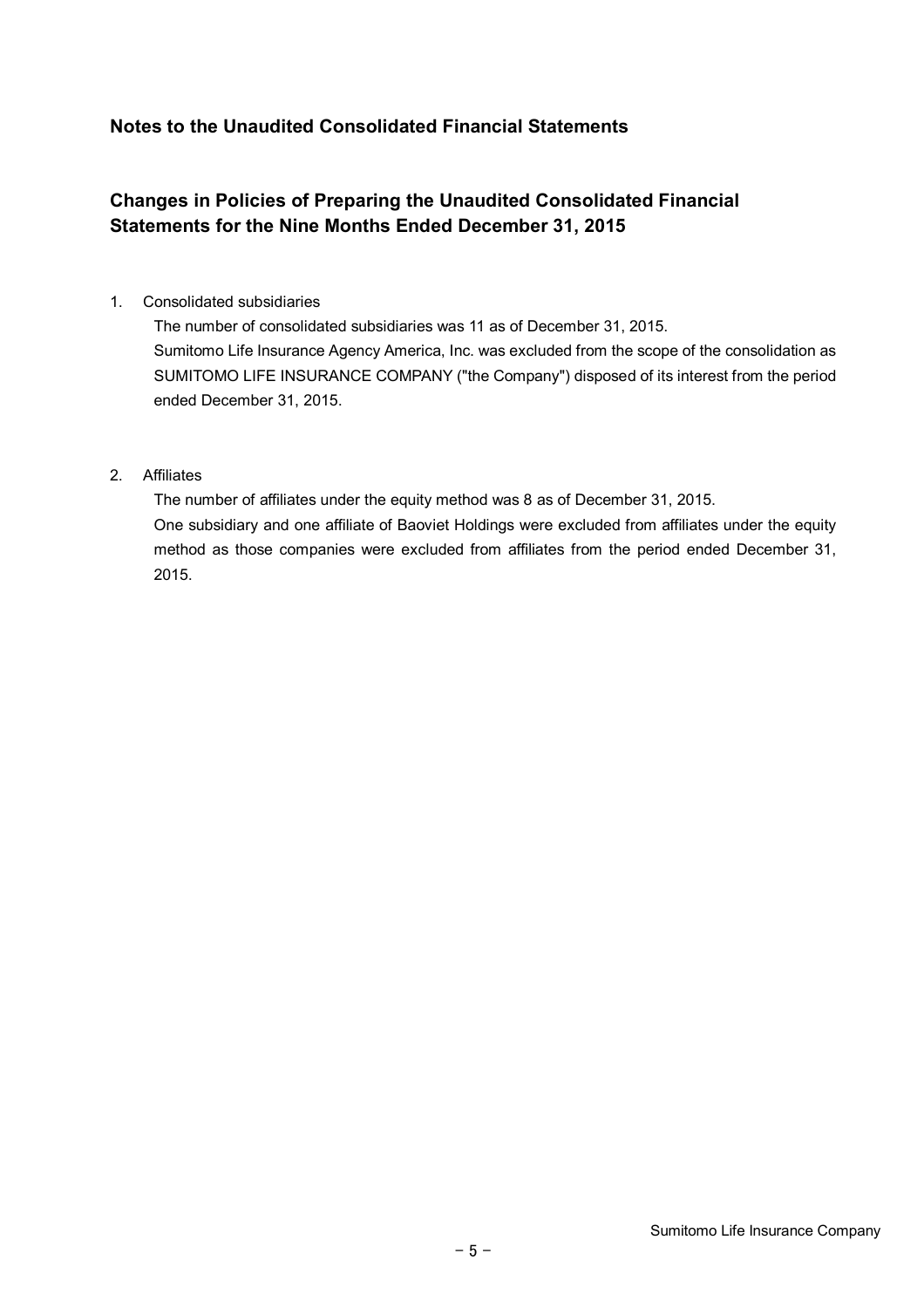### **Notes to the Unaudited Consolidated Balance Sheet as of December 31, 2015**

- 1. Assets and liabilities denominated in foreign currencies, except for investments in unconsolidated subsidiaries and affiliates, are translated into Japanese Yen at the exchange rates prevailing on the balance sheet date. Investments in unconsolidated subsidiaries and affiliates are translated into Japanese Yen at the exchange rates on the dates of acquisition.
- 2. "Revised Accounting Standard for Business Combinations" (ASBJ Statement No.21, September 13, 2013; hereinafter the "Business Combinations Accounting Standard"), "Revised Accounting Standard for Consolidated Financial Statements" (ASBJ Statement No.22, September 13, 2013; hereinafter the "Consolidation Accounting Standard"), and "Revised Accounting Standard for Business Divestitures" (ASBJ Statement No.7, September 13, 2013; hereinafter the "Business Divestitures Accounting Standard") have been applied from the beginning of the period ended December 31, 2015.

Under the applied accounting method, the difference associated with the Company's ownership changes in subsidiaries remaining under the Company's control is recorded as surplus, and acquisition-related costs are recorded as expenses for the period in which the costs are incurred. For business combinations implemented on or after April 1, 2015, the accounting method has been changed to reflect adjustments to the allocated acquisition costs on finalization of provisional accounting treatments in the consolidated financial statements for the period containing the date of the business combinations. In addition, the presentation of net surplus was changed and an account name was changed from minority interests to non-controlling interests.

With respect to the application of the Accounting Standards regarding business combinations, the transitional treatments as prescribed in Article 58-2(4) of the Business Combinations Accounting Standard, Article 44-5(4) of the Consolidation Accounting Standard and Article 57-4(4) of the Business Divestitures Accounting Standard have been applied prospectively on and after April 1, 2015. The relevant effect is immaterial.

- 3. Securities loaned under security lending agreements amounted to ¥1,477,555 million as of December 31, 2015.
- 4. Changes in policyholders' dividend reserves for the period ended December 31, 2015 were as follows:

|                                                      | Millions of Yen |
|------------------------------------------------------|-----------------|
| Balance at the beginning of the period               | 266,361         |
| Transfer from surplus in the previous fiscal year    | 59,358          |
| Dividend payments to policyholders during the period | (50,194)        |
| Interest accrued during the period                   | 272             |
| Balance at the end of the period                     | 275,797         |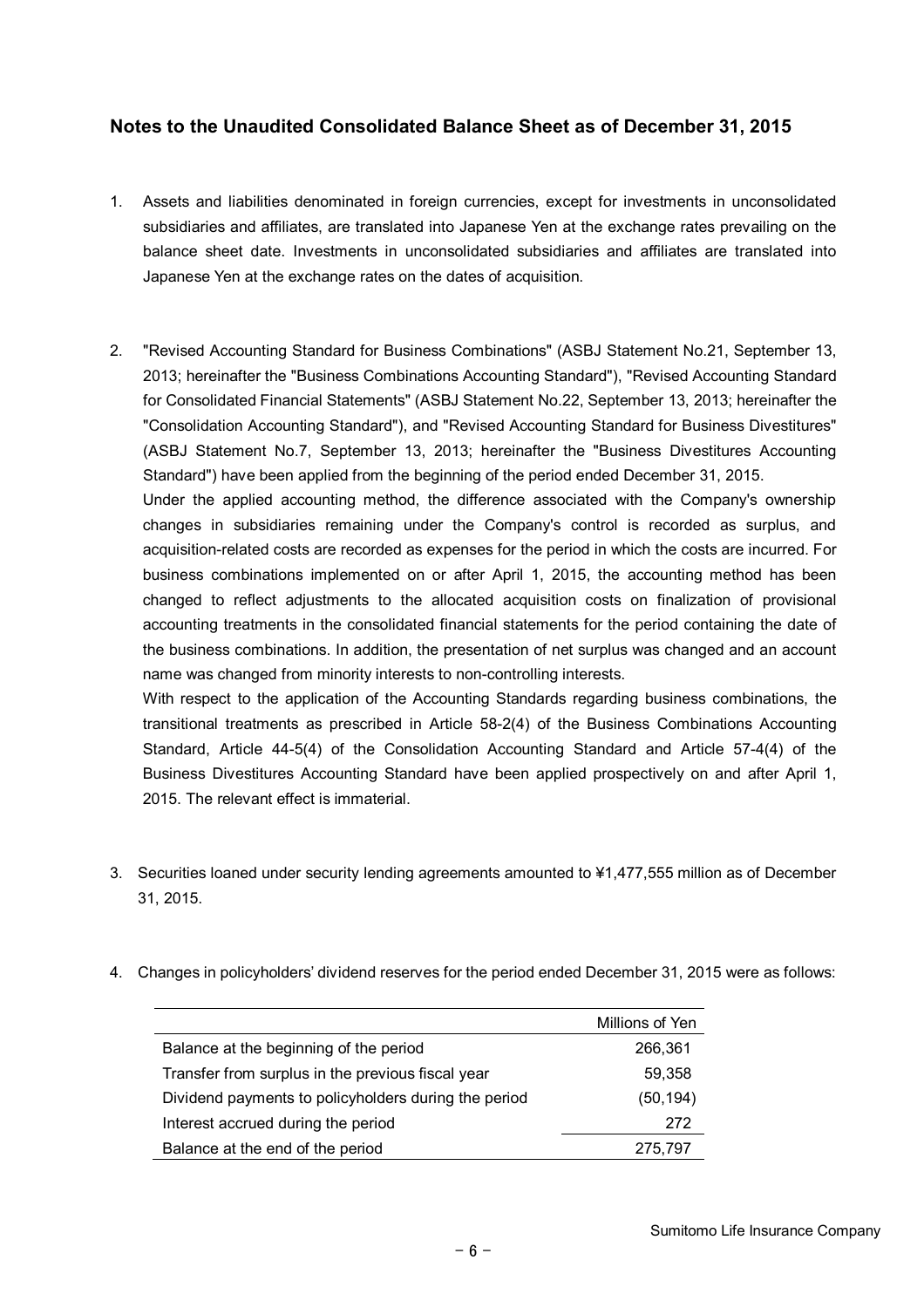5. On February 1, 2016, as the Company completed all necessary processes for the acquisition of Symetra Financial Corporation ("Symetra"), a U.S. life insurance group, Symetra has become a wholly owned subsidiary of the Company.

#### 1) Purpose of the acquisition

The Company intends to enhance its financial and earnings foundation as it will expand the size of overseas revenues, lead to diversify revenue base, and enable the Company to build a well-balanced overseas business portfolio across Asia and the United States.

- 2) Outline of Symetra
- a. Name

Symetra Financial Corporation

b. Headquarters Bellevue, Washington, USA c. Business description

Insurance and insurance related business \* 1

\*1 Symetra is a holding company and its subsidiaries operate the business.

- d. Premiums (consolidated basis, for the fiscal year ended December 31, 2014) US\$629 million
- e. Total assets (consolidated basis, as of December 31, 2014) US\$33,002 million
- 3) Date of acquisition

February 1, 2016

- 4) Acquisition cost and the Company's ownership percentage after completion of the acquisition
	- a. Acquisition cost

The acquisition cost was US\$3,700 million (¥463,858 million).<sup>\*2</sup> Upon acquisition, it is forecasted that specific compensation and fees to be paid to outside parties will occur.

- \*2 The currency risk for the acquisition cost was hedged and the yen amount in ( ) reflects the currency hedge rates.
- b. The Company's ownership percentage after completion of the acquisition 100%
- 5) Source of consideration

Cash and deposits

6) Others

Symetra merged with a newly formed, wholly-owned special purpose company in Delaware, US, which the Company has established solely for the purpose of the merger. After the merger, Symetra is the surviving company.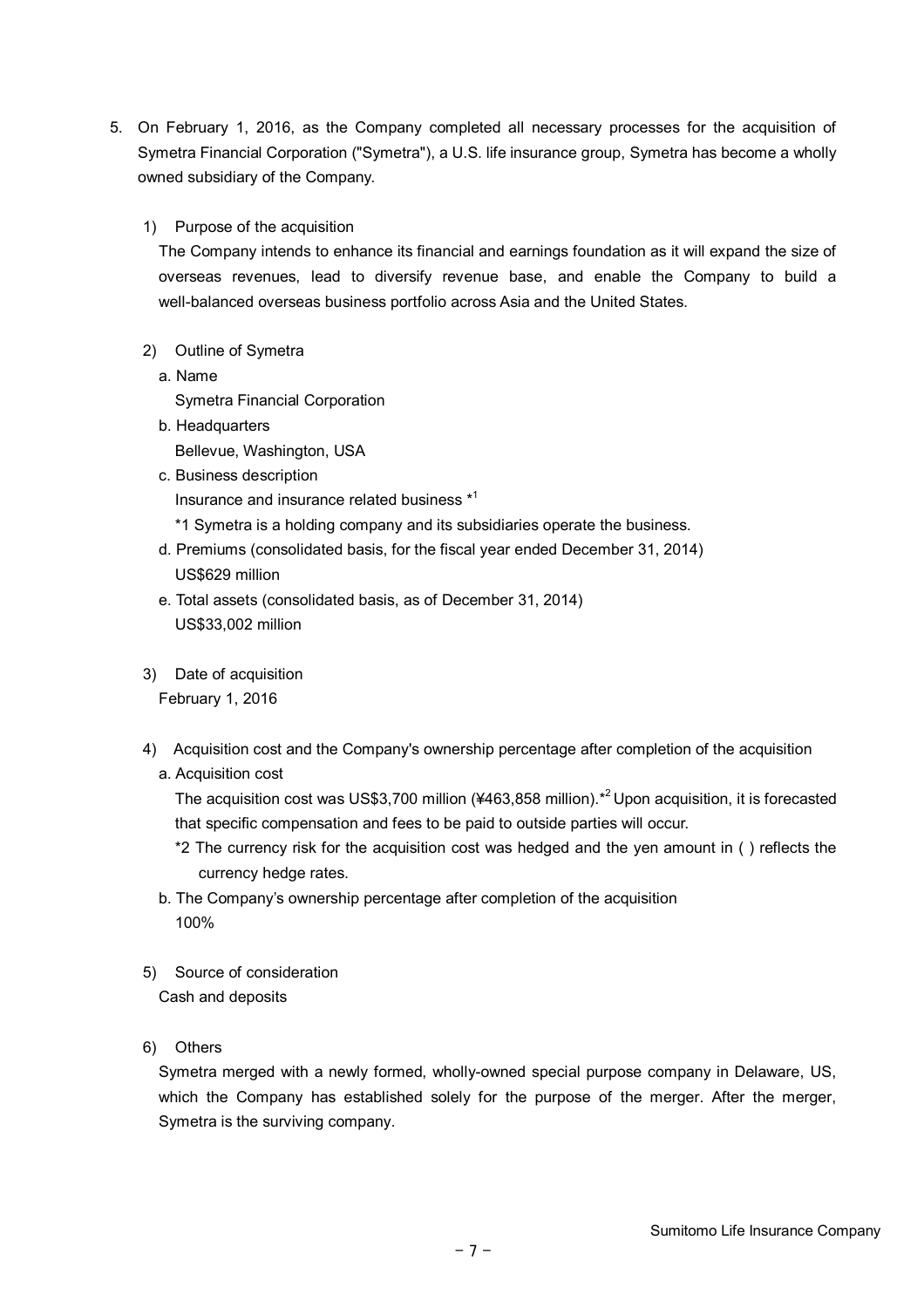6. The Company redeemed ¥70,000 million of foundation funds and transferred the same amount of reserve for fund redemption to reserve for redemption of foundation funds as prescribed in Article 56 of the Insurance Business Act.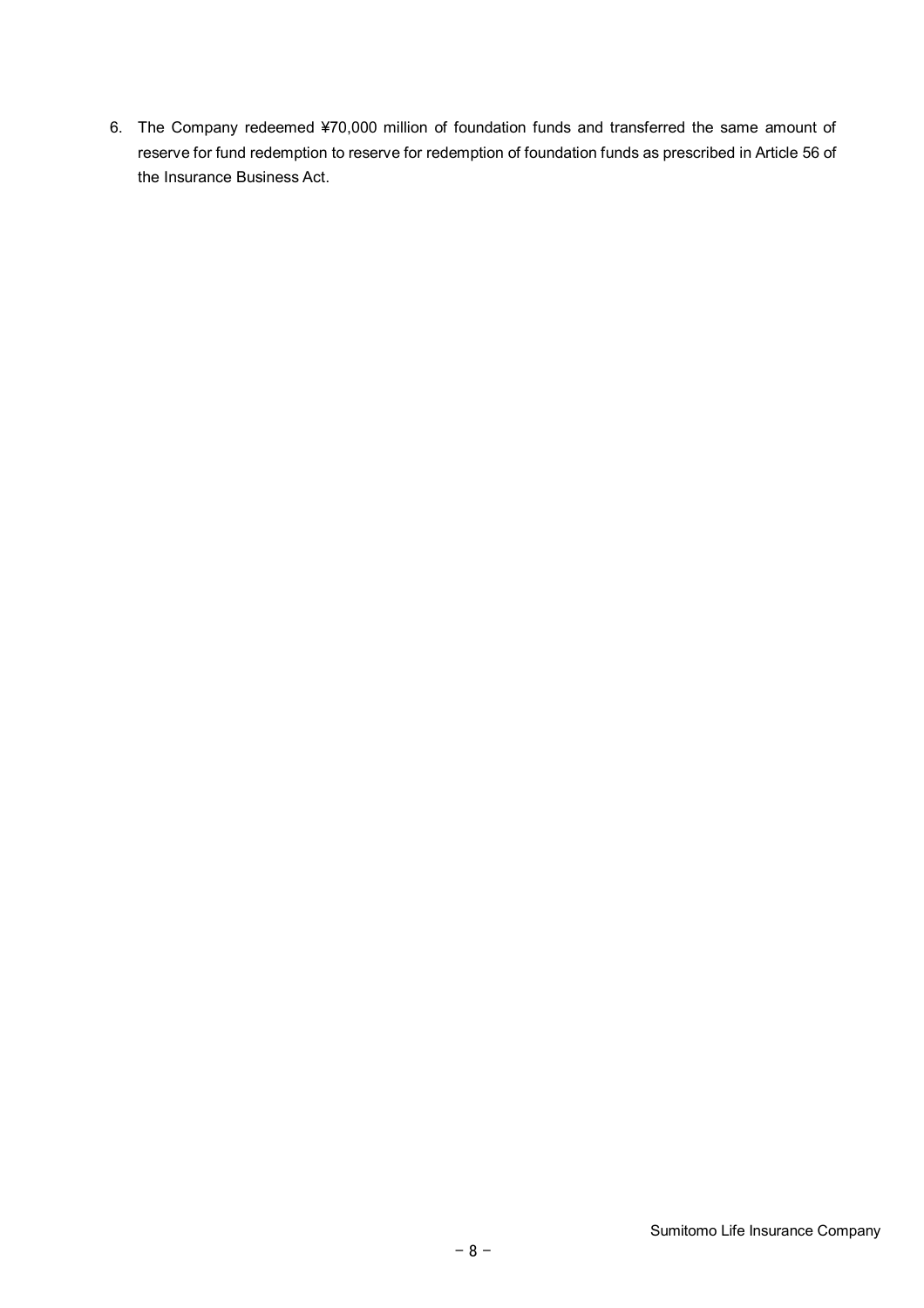## **Notes to the Unaudited Consolidated Statement of Income for the Nine Months Ended December 31, 2015**

1. The total amount of depreciation of tangible fixed assets for the period ended December 31, 2015 was ¥19,250 million.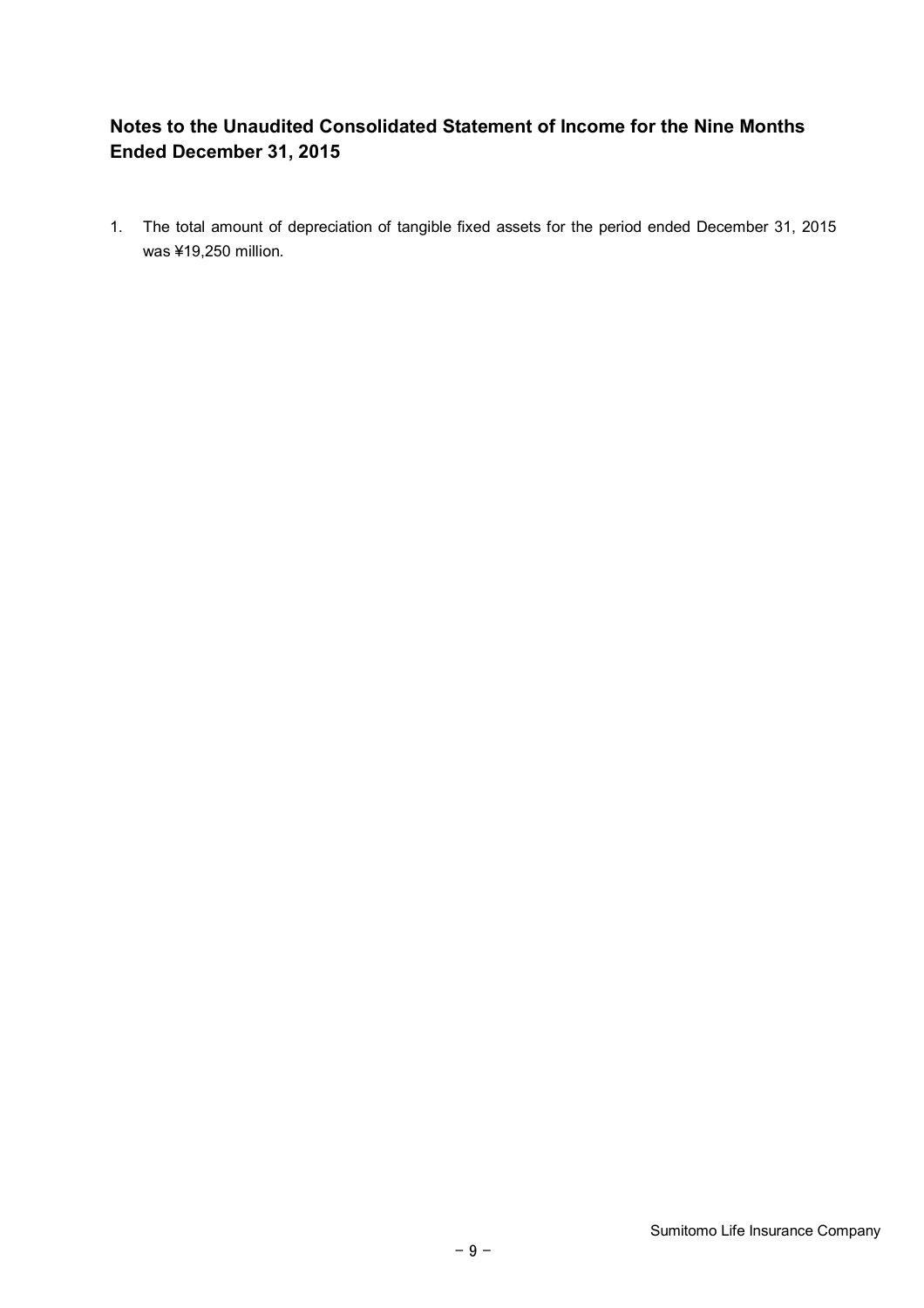### **2. Solvency Margin Ratio on a Consolidated Basis**

|                                                                                                                |                      | (Millions of Yen)       |
|----------------------------------------------------------------------------------------------------------------|----------------------|-------------------------|
|                                                                                                                | As of March 31, 2015 | As of December 31, 2015 |
| Solvency margin gross amount<br>(A)                                                                            | 3,422,644            | 3,418,927               |
| Foundation funds and others                                                                                    | 979,159              | 919,681                 |
| Reserve for price fluctuation                                                                                  | 252,308              | 329,021                 |
| Contingency reserve                                                                                            | 315,804              | 342,497                 |
| Unusual contingency reserve                                                                                    |                      |                         |
| General allowance for possible loan losses                                                                     | 1,154                | 1,039                   |
| Net unrealized gains on available-for-sale securities $\times$ 90%<br>(Multiplied by 100% if losses)           | 1,130,761            | 1,036,056               |
| Net unrealized gains on real estate $\times$ 85%<br>(Multiplied by 100% if losses)                             | (44, 936)            | (33, 913)               |
| Total amount of unrecognized actuarial gains (losses) and<br>unrecognized past service costs                   | 19,328               | 29,011                  |
| Excess of continued Zillmerized reserve                                                                        | 633,128              | 638,835                 |
| Qualifying subordinated debt                                                                                   | 149,480              | 149,480                 |
| Excess of continued Zillmerized reserve and qualifying subordinated<br>debt not included in margin calculation |                      |                         |
| Deduction clause                                                                                               | (89, 583)            | (70, 851)               |
| <b>Others</b>                                                                                                  | 76,039               | 78,069                  |
| $\sqrt{(\sqrt{R_1^2 + R_5^2} + R_8 + R_9)^2 + (R_2 + R_3 + R_7)^2 + R_4 + R_6}$ (B)<br>Total amount of risk    | 705,494              | 751,986                 |
| Insurance risk<br>$R_1$                                                                                        | 79,337               | 77,531                  |
| $R_5$<br>General insurance risk                                                                                |                      |                         |
| Large disaster risk<br>$R_6$                                                                                   |                      |                         |
| $R_8$<br>Third-sector insurance risk                                                                           | 51,286               | 52,863                  |
| Insurance risk of small-amount, short-term insurer<br>$R_{9}$                                                  |                      |                         |
| $R_2$<br>Risk of assumed yield                                                                                 | 215,482              | 211,811                 |
| $R_7^*$<br>Minimum guarantee risk                                                                              | 32,738               | 31,621                  |
| Investment risk<br>$R_3$                                                                                       | 428,634              | 479,819                 |
| Operational risk<br>$R_4$                                                                                      | 16,149               | 17,072                  |
| Solvency margin ratio<br>(A)<br>$\frac{(A)}{(1/2) \times (B)}$ × 100                                           | 970.2%               | 909.3%                  |

※ The standard method is used for the calculation of the amount equivalent to minimum guarantee risk.

Note: The amounts and figures in the table above are calculated based on Article 130 of the Insurance Business Act, Article 86-2 and Article 88 of the Ordinance for Enforcement of the Insurance Business Act and Financial Services Agency Public Notice No.23 of 2011.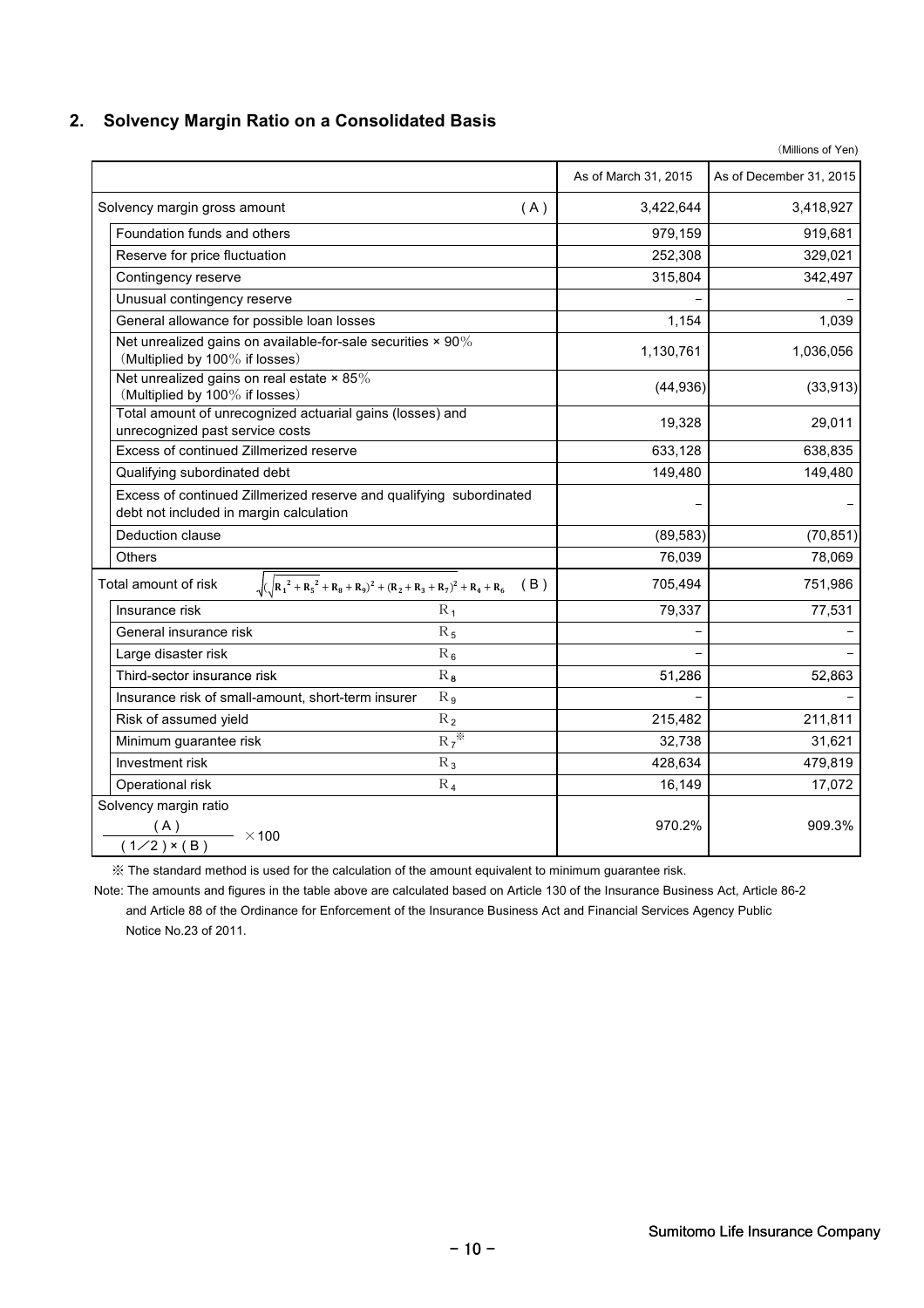### **3. Non-Consolidated Financial Information** (**General Account**)

|                                     |                      |            |                         | (Millions of Yen, %) |
|-------------------------------------|----------------------|------------|-------------------------|----------------------|
|                                     | As of March 31, 2015 |            | As of December 31, 2015 |                      |
|                                     | Amount               | % of total | Amount                  | % of total           |
| Cash, deposits and call loans       | 551,413              | 2.2        | 796,404                 | 3.1                  |
| Monetary claims bought              | 243,446              | 1.0        | 211,167                 | 0.8                  |
| Investments in securities           | 20,991,510           | 83.9       | 21,454,832              | 83.7                 |
| Domestic bonds                      | 12,748,042           | 51.0       | 12,877,635              | 50.2                 |
| Domestic stocks                     | 1,644,083            | 6.6        | 1,630,969               | 6.4                  |
| Foreign securities                  | 6,563,751            | 26.2       | 6,906,620               | 26.9                 |
| Foreign bonds                       | 5,983,458            | 23.9       | 6,358,656               | 24.8                 |
| Other foreign securities            | 580,292              | 2.3        | 547,964                 | 2.1                  |
| Other securities                    | 35,633               | 0.1        | 39,606                  | 0.2                  |
| Loans                               | 2,322,696            | 9.3        | 2,232,599               | 8.7                  |
| Policy loans                        | 323,711              | 1.3        | 314,993                 | 1.2                  |
| Industrial and consumer loans       | 1,998,985            | 8.0        | 1,917,606               | 7.5                  |
| Real estate                         | 661,398              | 2.6        | 653,255                 | 2.5                  |
| Investment property                 | 464,290              | 1.9        | 459,752                 | 1.8                  |
| Deferred tax assets                 |                      |            | 32,125                  | 0.1                  |
| Other assets                        | 244,064              | 1.0        | 258,800                 | 1.0                  |
| Allowance for possible loan losses  | (1,757)              | (0.0)      | (1, 562)                | (0.0)                |
| Total                               | 25,012,772           | 100.0      | 25,637,623              | 100.0                |
| Foreign currency denominated assets | 4,473,488            | 17.9       | 4,906,532               | 19.1                 |

### **a. Overall Composition of Investments**

Note: Real estate is recorded as the sum total of land, buildings and construction in progress.